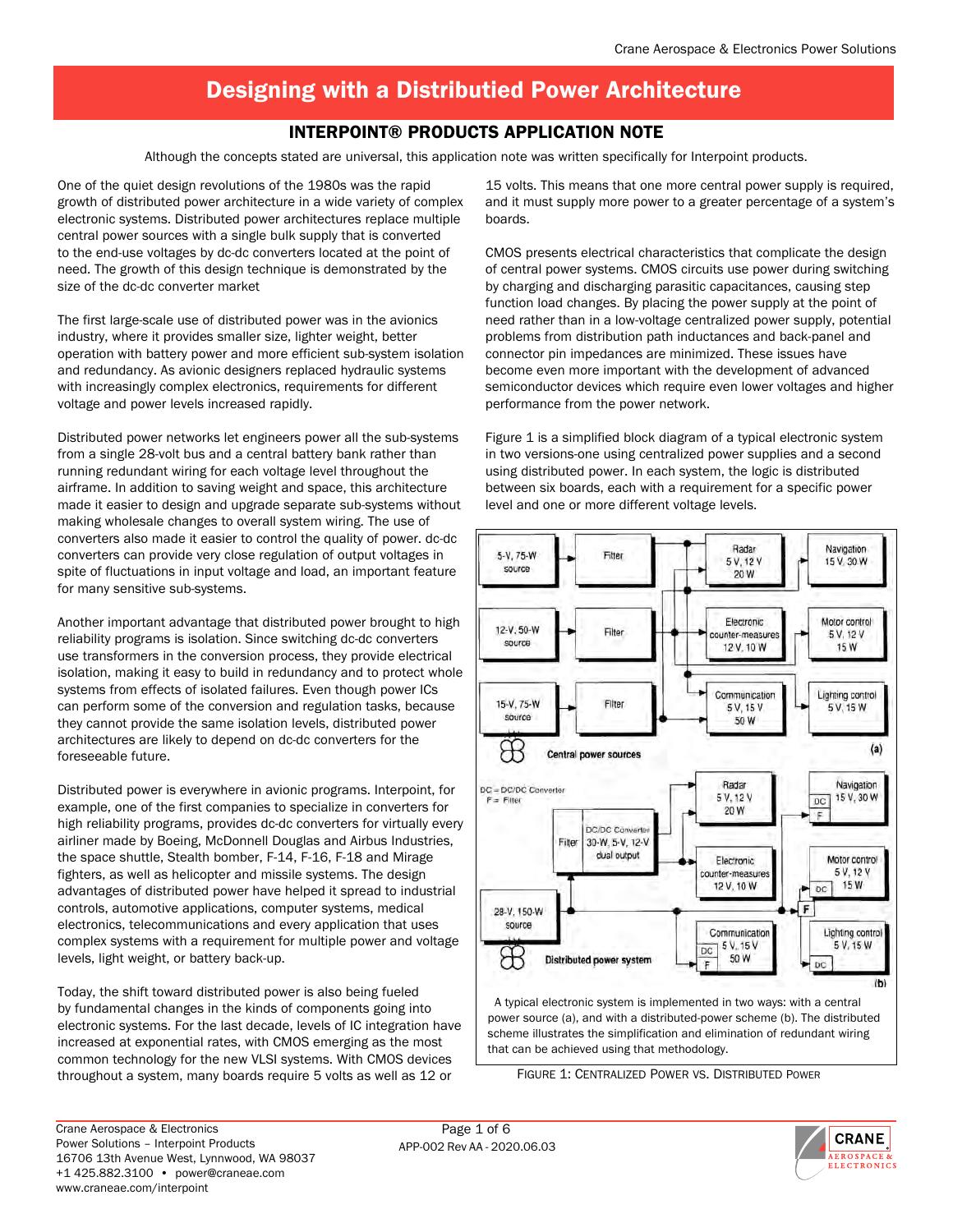## Interpoint® Products Application Note

To use centralized power systems, the designer provides central supplies at 5, 12 and 15 volts, a central filtering and thermal management system, and interconnect wiring to the boards. For the distributed power version of the same system, one central 28 volt nominal bulk supply is provided, and dc-dc converters supply the power levels needed at the appropriate voltages. When a board needs multiple voltages, dual or triple outputs are used. In the distributed system, most of the converters are placed on the single board for which they are supplying power. However, it is also possible to use a single converter with enough power to serve several boards. These higher level distributed power supplies may be board-mountable, but at higher wattage levels (above 200 watts) are more likely to be cage-mounted. The general principles of distributed power design are straightforward, but two significant problems inevitably must be solved when power supplies are moved from a central location to the point of use.

The first of these is noise: when several switching power supplies are placed in the system, conducted and reflected ripple from the converters themselves needs to be measured and controlled. The second is heat: when power supplies are compressed into small cases and mounted on logic boards, the designer must also ensure that heat generated during the conversion process is dissipated.

### Controlling Noise

All switching dc-dc converters first transform a dc input voltage to an ac voltage and then convert the ac voltage back to the To use To use centralized power systems, the designer provides central supplies centralized power systems, the designer provides central supplies at 5, 12 and 15 volts, a central filtering and thermal management system, and interconnect wiring to the boards. For the distributed power version of the same system, one central 28-volt nominal bulk supply is provided, and DC/DC converters supply the power levels needed at the appropriate voltages. When a board needs multiple voltages, dual or triple outputs are used. In the distributed system, most of the converters are placed on the single board for which they are supplying power. However, it is also possible to use a single converter with enough power to serve several boards. These higher level distributed power supplies may be board-mountable, but at higher wattage levels (above 200 watts) are more likely to be cage-mounted. The general principles of distributed power design are straightforward, but two significant problems inevitably must be solved when power supplies are moved from a central location to the point of use.

The first of these is noise: when several switching power supplies are placed in the system, conducted and reflected ripple from the converters themselves needs to be measured and controlled. The second is heat: when power supplies are compressed into small cases and mounted on logic boards, the designer must voltage. The conversion to ac supports step-up as well as step-down functions and allows greatly improved efficiency compared with linear converters. The transformer also provides electrical isolation from input to output.

There are many different schemes used to make the dc to ac transformation, but they all generate unwanted signals that can be conducted or transmitted throughout a system. The magnitude of these signals is determined by the frequency of the ac voltage, internal and external filtering, and at high frequencies (above about 1 MHz) the converter's mounting and connection scheme. They are also affected by the nature of the switching topology that generates them. In general, pulse-width modulated converters that keep a constant switching frequency create noise in a predictable bandwidth that can facilitate attenuation. Resonant or zero-switching converters can create less intrinsic noise, but their load-dependent variable switching frequencies tend to generate noise over wide frequency excursions, making them difficult to control. For any kind of converter, however, it is important to measure and control the three most significant types of noise: input differential noise, input common mode noise, and output noise. The following section briefly defines each type, suggests measurement techniques, and identifies attenuation strategies.

It is also important to note before discussing filter design that effective filtering may require detailed technical information about the converter. Converter manufacturers are happy to provide the data needed, and often they can supply filters as standard products which are designed to work with their own converters.

### Input Differential Noise

Input differential mode noise is noise current that flows because of a voltage difference between the two input conductors. The input noise of a converter can be modeled as shown in Figure 2. The converter switching transistor or transistors are simulated by a switch  $F_S$  which turns on and off at the switching frequency of the converter. The load is simulated by a variable resistor R~L that changes with the load. L and C make up an input filter built into the converter. Nearly all converters will have an input capacitor, and most will have at least a small series inductance as well.



because of a voltage difference between the two input conductors. To control such noise, it must first be measured. Taking a voltage measurement across the converter's input terminals reveals the input ripple current multiplied by the equivalent source impedance.

Figure 2: Simplified INput Differential Mode Noise Measurement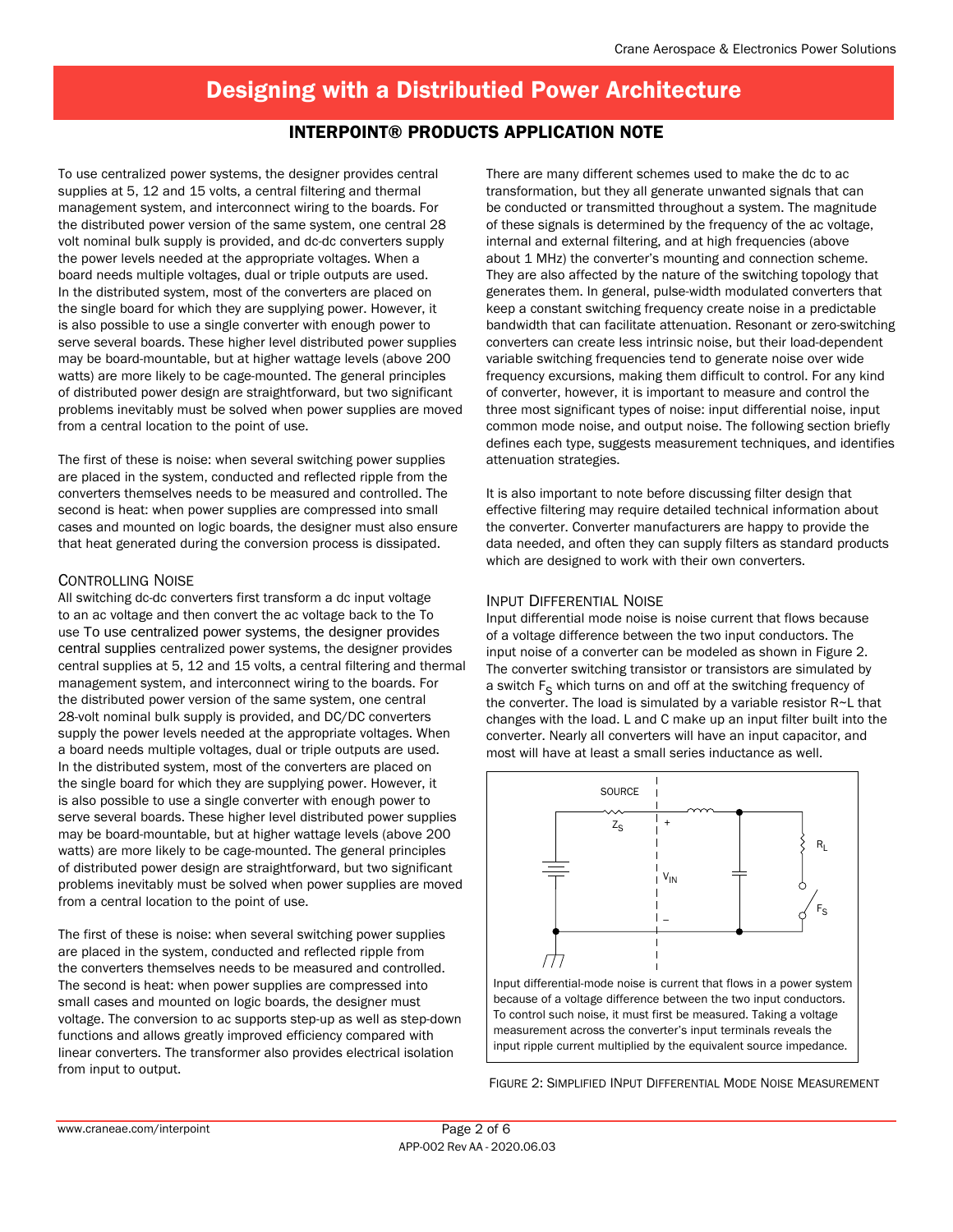### Interpoint® Products Application Note

In the test setup of Figure 2, a voltage measurement is made across the input terminals of the converter with a voltage probe. The quantity measured is the input ripple current times the equivalent source impedance. If the source supply and the test setup never changed, the noise from different converters could be directly compared. But to measure the actual ripple current, the source impedance must be known, and source impedances depend on poorly controlled parameters of the components in the output of the source supply. At frequencies above a megahertz even placement of wires on the bench will make a significant difference in the measured results. If an ideal, zero impedance source could be used, the measured noise voltage would always be zero, no matter how high the noise current.

More accurate test results can be obtained by the test setup of Figure 3. Here, the noise current of the converter is measured directly with a current probe so the source impedance  $Z_s$  will make little difference in the current measured. The effects of  $\overline{Z}_s$  are further reduced by the bypass capacitor  $C_B$  which should be a high quality unit with small series inductance and resistance over the frequency band of interest (usually the switching frequency and above). The connection wires from CB to the converter should be as short as possible to minimize parasitic inductance and radiated noise. If the converter's internal filtering is not sufficient to attenuate the differential noise to the levels needed in the system, additional LC sections may be added on the input. The capacitors should be quality tantalums with low equivalent series resistance (ESR) and equivalent series inductance (ESL) over the frequency band being filtered. Pot cores are typically used for the inductors.



Figure 3: Direct Input Differential Mode Noise Measurement

For the filter to work correctly, the Thevenin equivalent impedance on the converter side of the filter must be lower than the input impedance of the converter. This is important because all switching power supplies are constant power, negative input impedance devices. As their input voltage goes up, the input current must go down to keep the input power approximately constant. Since the input impedance of the converter is negative and the output impedance of the added filter will be positive, it is possible for them to cancel-to zero at some frequencies and become unstable. Consequently, accurate information from the manufacturer about the input impedance of the converter is crucial when designing the filter

### Input Common Mode Noise

Figure 4 shows how to measure input common mode noise. In a dc-dc converter, switching transistors are typically mounted in close thermal contact with the chassis. To maximize heat transfer the electrical insulation between the collector or drain of the switching transistor is made as thin as practical. This creates a parasitic capacitance from the drain or collector of the transistor to the chassis. When the switch opens or closes, noise current will flow from the switch through the parasitic capacitance, through  $R_1$  and C, and then through the ground connection back to the chassis. This noise current is small because the parasitic capacitance is small (typically < 10 pF), but an LC filter in the converter is ineffective against it because the current flows around it instead of through it.



Common mode noise is caused by the collector or drain of the switching transistor. It forms a parasitic capacitance because of its closeness to the chassis. The noise can also be measured with a current probe.

Figure 4: Measuring Common Mode Noise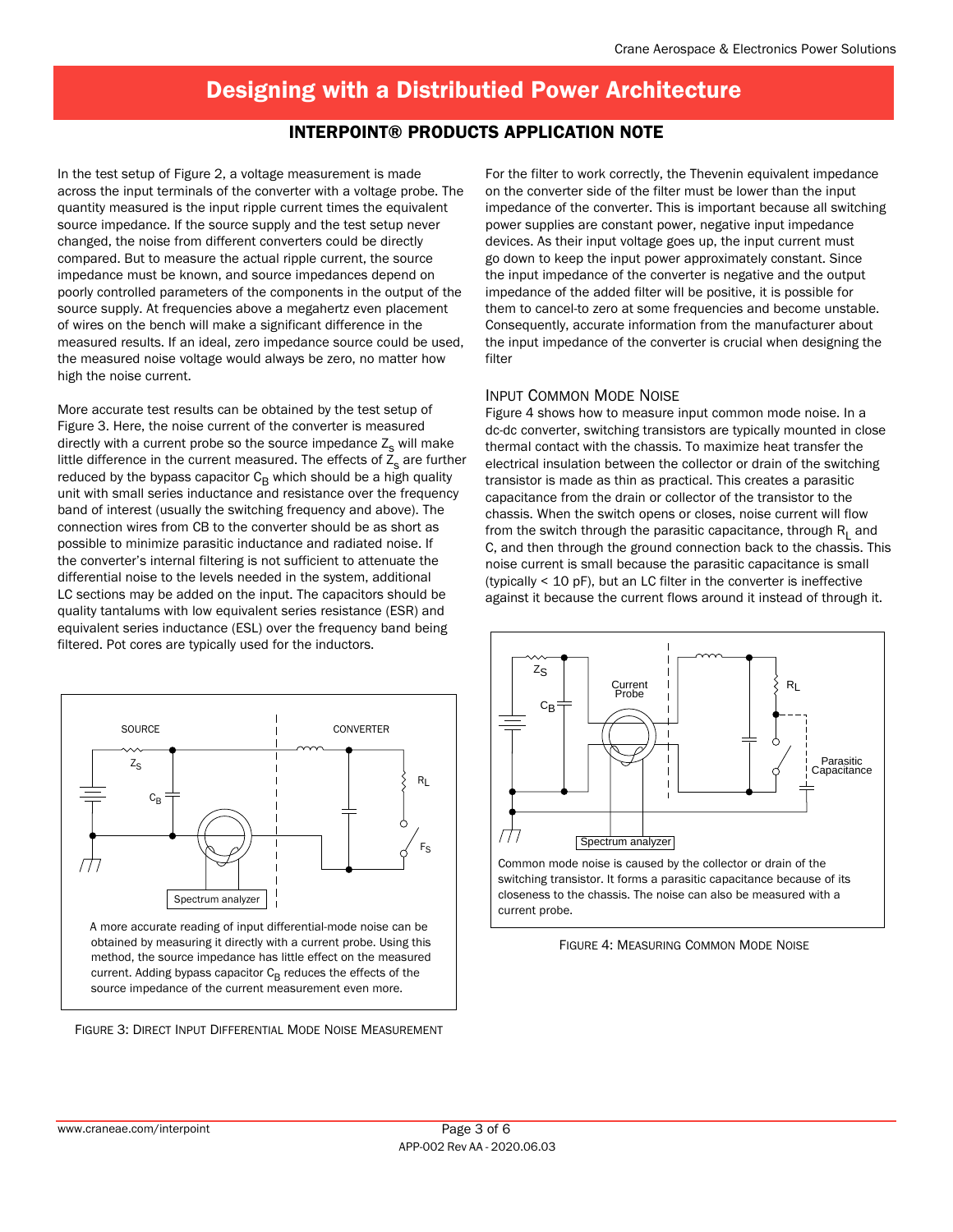### Interpoint® Products Application Note

The common mode noise can be filtered with a balun as shown in Figure 5. A balun is an inductor with two windings, both with the same number of turns. The balun presents a high inductance to the common mode current, but virtually none to the differential mode current. Note that the dots on the balun are both on the input side of the converter. This means that the differential current (including the load current) flows into the dot in the top winding and out of the dot on the bottom winding. Since the currents are equal but opposite and the turns in both windings are the same, the net flux in the core caused by the differential current is zero, even though the load current can be very high. As a result a high permeability ungapped core can be used for the balun, and it can have a relatively high common mode inductance with only a few turns. The much smaller common mode noise current flows primarily through the bottom winding and through both windings in the same direction. Thus the balun represents a high impedance to common mode noise currents.



inductance to the common mode current and virtually none to the differential-mode current. Because the much smaller common mode noise current flows primarily through the bottom winding and through both windings in the same directions, the balun presents a high impedance to common mode noise currents.

Figure 5: Filtering Common Mode Noise

#### Output Noise

Output ripple voltage measurements are difficult to make even under the best conditions. Depending on the technique used, results may vary widely.

As with input noise current, there are two components of output voltage ripple: differential and common mode. Common mode output noise is usually dominated by current conducted through stray capacitances to the dc power line. It is of little interest in most system designs, but it does cause problems when measuring output ripple. The common mode component may have a bandwidth of several tens of megahertz, an area where most oscilloscopes have poor common mode rejection. As a result, common mode noise may appear as differential noise. Consequently, when measuring output differential noise, it is best to connect input and output commons

to case, and to use the case as a single point ground for all test equipment to minimize common mode interference.

The output differential noise is the noise voltage that appears between the two output terminals. The method used at Interpoint to measure differential output ripple is shown in Figure 6. The measurement must be carried out at the output pins of the converter to reduce the pickup of radiated noise. The 50-ohm series resistor and the 50-ohm terminating resistor are for impedance matching to the 50-ohm coaxial cable. Lead lengths, including the ground lead must be as short as possible to reduce the pickup of radiated noise. An optional parallel capacitance of 2700 pF at the scope will reduce the bandwidth to approximately 2 megahertz to permit viewing of the fundamental frequency component of the ripple.



Measurements of differential output ripple must be taken at the converter's output pins to reduce the effects of radiated noise. Lead lengths must be kept to a minimum for the same reason. By adding parallel capacitance at the oscilloscope input, bandwidth can be reduced enough so that the ripple's fundamental frequency component can be viewed.

Figure 6: Measuring Differential Output Ripple

If the converter's internal output filtering is not sufficient to bring the noise levels within system requirements, additional LC sections may be added on the output. Like the input filter, the capacitors should be quality tantalums with low equivalent series resistance (ESR) and equivalent series inductance (ESL) over the frequency band being filtered. If only high frequencies are being filtered, a good ceramic capacitor may be adequate. Pot cores are also typically used for output inductors.

If the corner frequency of the added LC filter approaches the bandwidth of the converter's internal control loop (nearly always <100 kHz), stability problems may result. If there is any doubt, contact the manufacturer of the converter.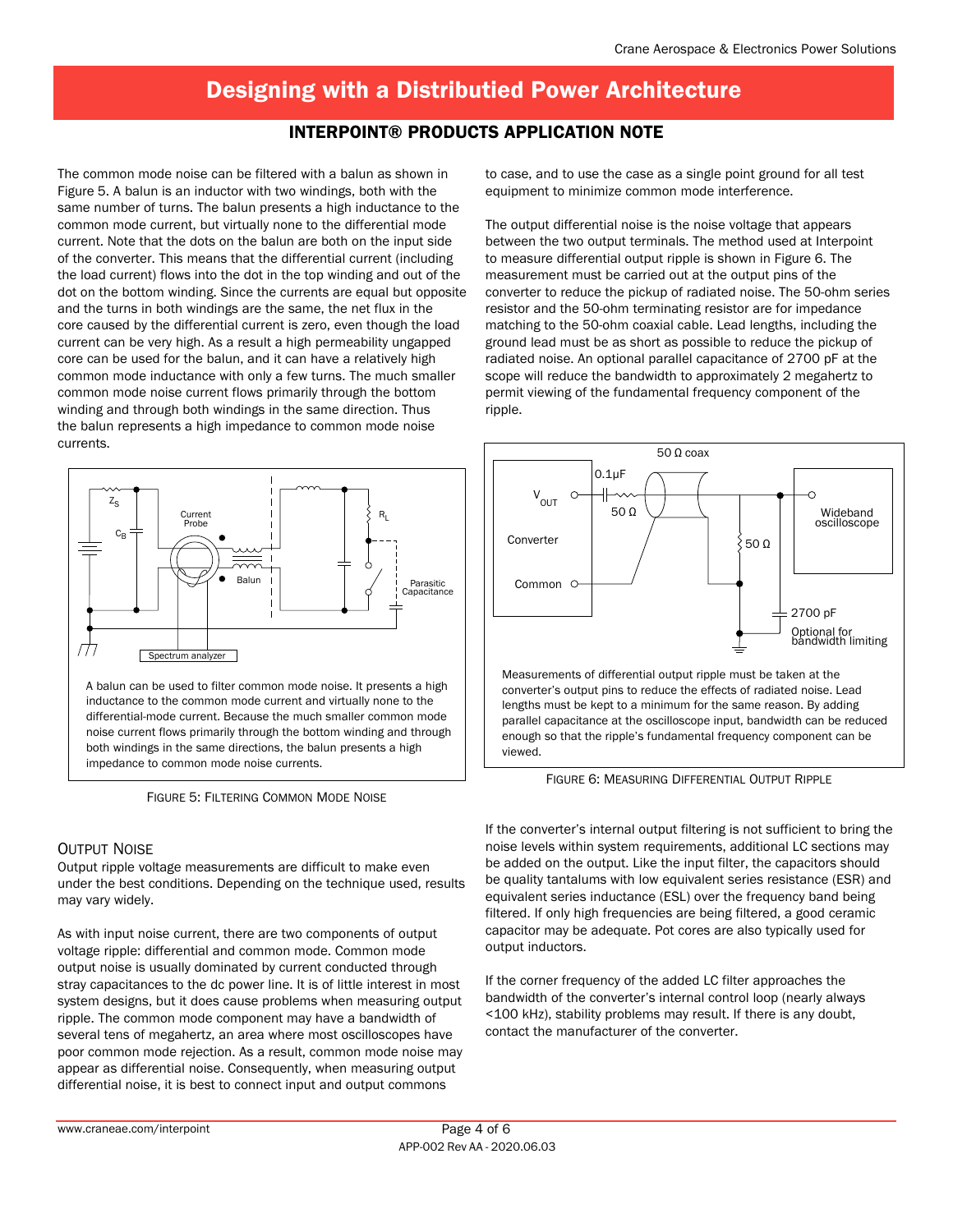## Interpoint® Products Application Note



Figure 7: Unfiltered dc-dc Converter

### External Filters

Converter manufacturers frequently manufacture external filters for customers who require very low noise. Input filters are the most common, but output filters are also sometimes found. The manufacturer should insure that there are no stability problems when the filter is used with their converters. A quality manufacturer will also have specialized knowledge of high frequency RF layout techniques that most systems manufacturers lack. The improvement in noise performance can be considerable. For instance, Figure 7 shows the input noise spectrum from an Interpoint MHF+ 15-watt converter without added filtering.



FIGURE 8: FILTERED DC-DC CONVERTER

Figure 8 shows the same converter's input noise with an Interpoint FM-704A filter. The noise is reduced well below the stringent requirements of MIL-STD-461C (CE03), "Conducted Emission Requirements for the Control of Electromagnetic Interference". In addition to filtering, the FM-704A also limits input voltage transients and surges to a level safe for the converter.

### Managing Thermal Dissipation

Heat dissipation is the second problem that designers of distributed power systems must contend with. Since no dc-dc converter is 100% efficient, some of the input power converted is released as heat which must be removed to prevent excessive internal temperatures.

Most dc-dc converter designs place the heat producing elements in close thermal contact with a metal heat conducting surface on the component's case, usually the baseplate. The maximum baseplate operating temperatures universally found on product data sheets can be as low as 70°C for most commercial and industrial parts and up to 125°C for some military applications. It is important not to exceed rated values (except within the confines of output derating curves) because the internal temperature of power handling components will be considerably higher than the case temperature. When parts are subjected to over-temperature, operation may become degraded, reliability is impaired and component life is shortened.

For all converters, the user must provide a thermal path that can conduct internally generated heat to the outside. For converters larger than about 5 watts of output power, this thermal path usually includes a heat sink. The first step in designing a heat sink or thermal management system is to find the power dissipated in the converter (this is not the same as the power delivered to the load). This value is determined by subtracting the power delivered to the load from the total power supplied to the converter. All power that is not delivered to the load ends up as heat in the converter that must be removed. This value may be calculated as follows:  $P_{\text{diss}}$  = ( $P_{\text{out}}$  / efficiency) - $P_{\text{out}}$ 

Manufacturers supply minimum efficiency values on the product data sheets, usually only for full load operation. More accurate calculations are possible with graphs showing efficiency vs output power. However, even when efficiency decreases as the load drops, the worst case (greatest) dissipation usually occurs at full load. Once Pdiss is known, designers can use component specifications from the manufacturer's data sheet and the following formulas to calculate heat sinking requirements for a given power output and ambient temperature, and the maximum safe power output for a given heat sink capacity and ambient temperature. (Note, however, that no heat dissipation guidelines can be accurate in all cases. The specific conditions of an application must always be considered.)